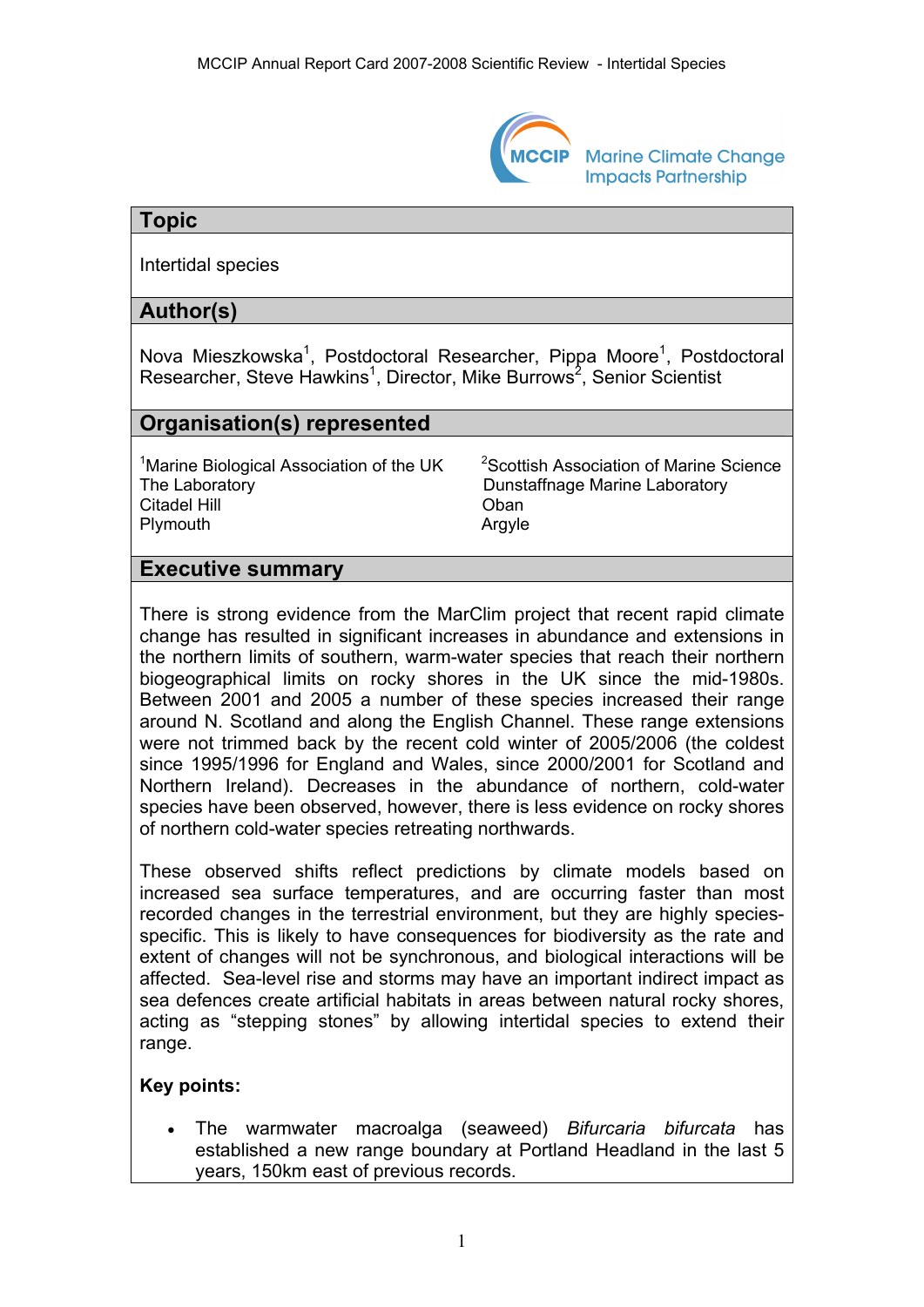- Some warm water invertebrates and algae show continued increases in abundance and have extended their ranges around northern Scotland and along the English channel over the last 20 years.
- Coldwater species have shown a continued decrease in abundance throughout the period 2001-2007. (e.g. *Semibalanus balanoides,* the acorn barnacle, and *Alaria esculenta*, dabberlocks algae).
- Rates of change are mostly faster than in terrestrial systems and highly species-specific.

## **Full review**

The main findings of the Marine Biodiversity & Climate Change Project (Mieszkowska *et al.* 2005) were:

# **Scotland**

- Range extensions have occurred at the northern geographical limits for typically southern, warm water species including *Gibbula umbilicalis* (flat topshell) and *Chthamalus montagui* (Montagu's stellate barnacle) between the 1980s and the 2000s.
- Abundances of warm-water species including *Gibbula umbilicalis, Chthamalus montagui, Chthamalus stellatus* have increased annually between 2002-2006.
- Abundances of northern cold-water species including *Mytilus edulis* (blue mussel), *Nucella lapillus* (dogwhelk), *Semibalanus balanoides* (acorn barnacle), *Fucus vesiculosus* (bladder wrack)*, Halidrys siliquosa* (sea oak), *Ascophylum nodosum* (knotted wrack) and *Pelvetia canaliculata*  (channelled wrack) have continued to decrease between 2002-2006.
- Surveys conducted in 2006 after the cold winter of 2005/2006 showed that the general trend of increases in abundance of warm-water species and decreases of cold-water species continued despite this event. The population structures of the warm-water indicator species *Gibbula umbilicalis*, however, had altered at sites close to the northern range limit, with a sudden reduction in the oldest and youngest age classes compared to 2002-2005 surveys.

## **Wales, Northern Ireland & Isle of Man**

- Northern range limits of the southern warm-water species *Osilinus lineatus* (toothed topshell) have re-extended to those prior to the extreme cold winter of 1962-63, which caused massive southern retreats of the ranges to the south of Wales. These extensions have only occurred since the 1990s.
- The northern limit of the southern *Balanus perforatus* (volcano barnacle) has extended further northwards beyond its biogeographic limits in Wales. *Chthamalus stellatus* has been found for the first time on the Isle of Man.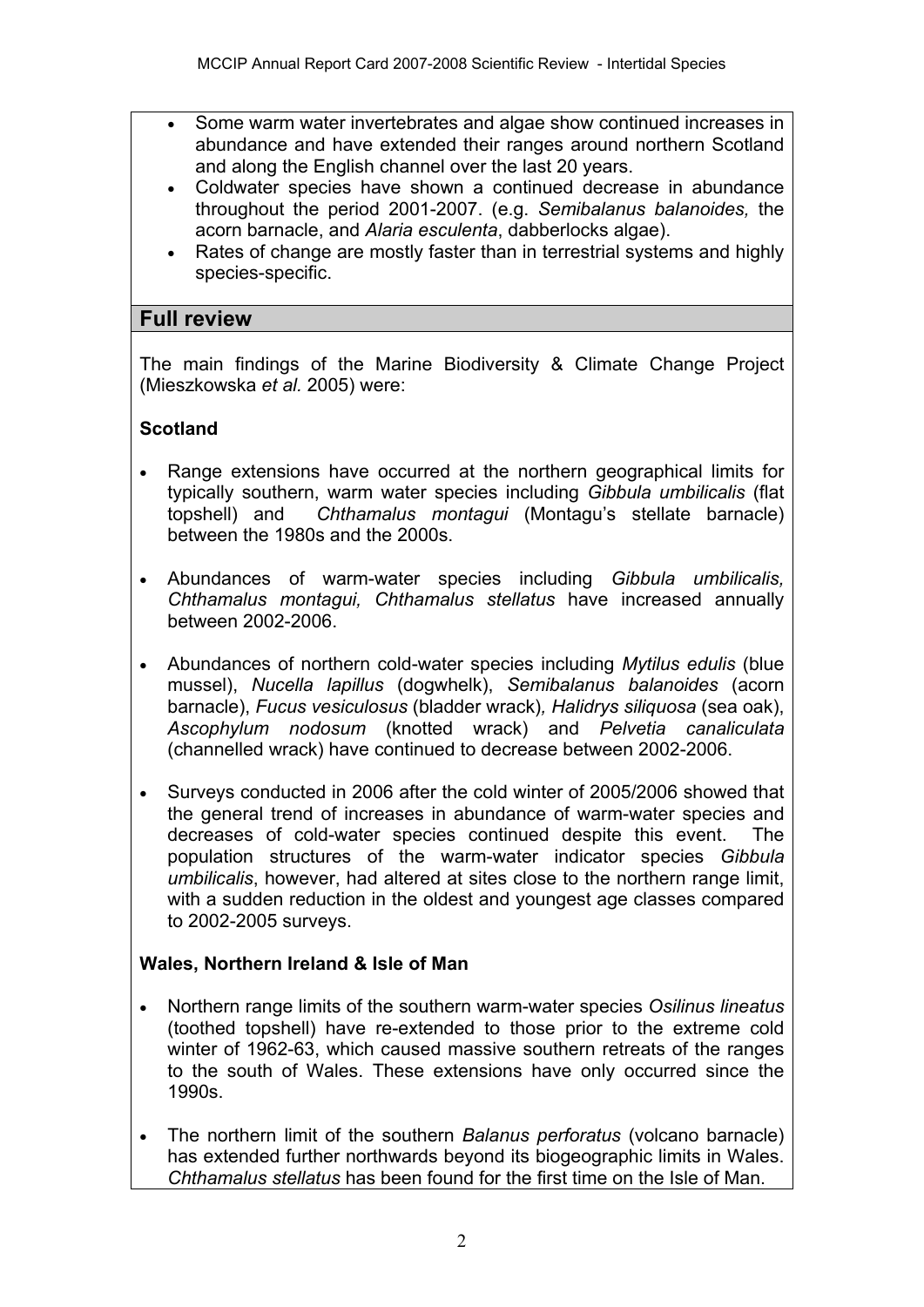- The northern cold-water species *Tectura testudinalis* (tortoiseshell limpet) has disappeared from the Isle of Man since the 1980s and is now only found in Scotland.
- Abundances of near-limit populations of southern warm-water species including *Osilinus lineatus, Gibbula umbilicalis, Patella depressa* (blackfooted limpet) and other warm-water species including *Chthamalus montagui, Chthamalus stellatus* have also increased.

# **England**

- Eastward range extensions of the southern warm-water species *Osilinus lineatus*, *Gibbula umbilicalis*, *Balanus perforatus, Patella depressa, Patella ulyssiponensis* (china limpet), *Melarhaphe neritoides* (small periwinkle) and *Actinia fragacea* (strawberry anemone) have also occurred since the mid-1980s into the colder eastern English Channel beyond previous biogeographic boundaries.
- Isolated individuals of the southern warm-water species *Bifurcaria bifurcata* (brown alga) were found at Portland Bill in 2002. This species has not been recorded east of Devon in the English Channel since the end of the warm period at the start of the 1900s. *Bifurcaria bifurcata* has become abundant in this location during the last 5 years, and in 2007 it forms a band on open rock in the lowshore region, and confirming a range extension of over 150km since previous records in the 1930s, 1950s and 1990s. Plants were fertile, indicating that the population has the ability to self-recruit in current environmental conditions.
- The northern cold-water species *Alaria esculenta* (dabberlocks) has shown small retractions in the southern distributional limit and declines in abundance at populations close to the range edge, but the rate of recession is not as fast as the rate of advancement in southern species.
- The 2006 cold winter did not cause a decline in the abundance of warmwater species or trim back any range limits, nor was a strong affect on population structures of the southern trochid *Gibbula umbilicalis* observed in the English Channel.

## **Large-scale trends**

• Synchronous increases in abundance have been recorded in populations of the southern trochids *Osilinus lineatus* and *Gibbula umbilicalis* throughout Britain and northern France since the mid-1980s. These increases are an order of magnitude greater than the inter-annual variation detected and demonstrate clear decadal-scale change. The results provide strong support that these increases in abundance are climaterelated (Mieszkowska *et al.* 2007) and are likely to be driven by more frequent, stronger recruitment.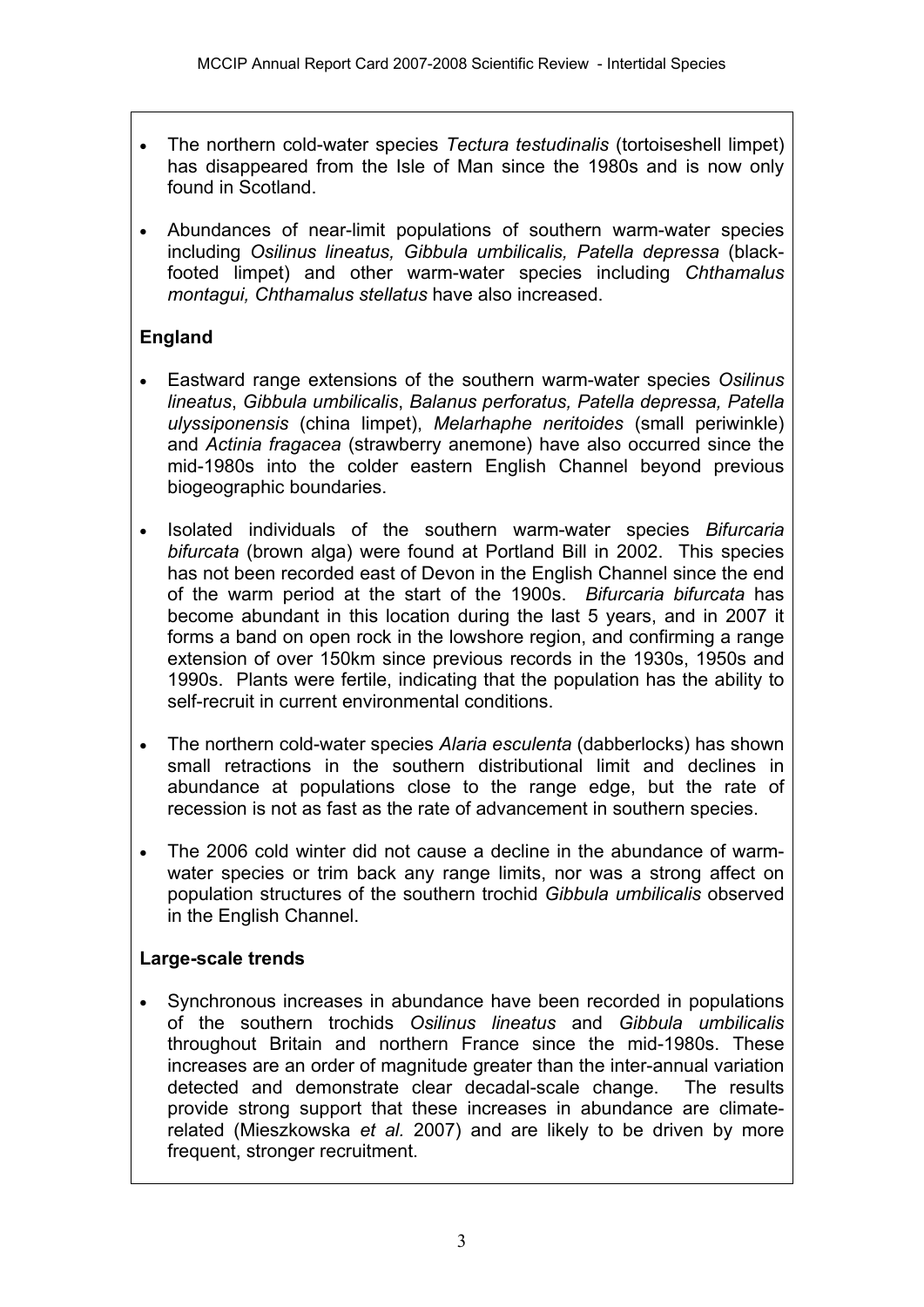- Annual reproductive cycles of the southern warm-water trochids *Osilinus lineatus* and *Gibbula umbilicalis* are commencing up to 3 months earlier in response to milder winters and warmer springs in the 2000s, coupled with increased survival of newly settled recruits exposed to milder, shorter winters on the shore.
- The annual reproductive cycles of the southern warm-water limpet *Patella depressa* are starting earlier and lasting longer in south-west Britain. In contrast, less than 20% of the population of the northern/boreal limpet, *Patella vulgata*, reached gonad development stages at which spawning can occur on some shores in south-west Britain in 2004/2005.
- Fluctuations of the northern barnacle *Semibalanus balanoides* and the southern *Chthamalus spp*. have been related to climate change, using historical data collected by Southward and advanced statistical methods. These show that there is a direct negative effect of warm springs on survival of *Semibalanus balanoides* which via release from competition has an indirect positive effect on *Chthamalus*. These data have been used for hindcast and forecast modelling using UKCIP climate scenarios. In particular these models have been able to incorporate characteristics such as species mortality, larval supply and competitive interactions to create more biologically realistic predictions of species responses to climate change.
- Surveys of the distribution of a number of species were carried out after the recent cold winter of 2005/2006 (the coldest since 1995/1996 for England and Wales, since 2000/2001 for Scotland and Northern Ireland) as part of a NERC urgency grant. It was found that the range extensions previously observed were not trimmed back by this event, with the possible exception of reduced abundance of *Anemonia viridis*.

## **Future predictions**

Ecological models using the extensive broadscale resurvey data have been created for all MarClim indicator species to predict changes in their abundance and distribution in respo[nse](http://www.mccip.org.uk/arc/2007/glossary.htm) to wave action and sea surface temperature regimes forecast by **[UKCIP](http://www.mccip.org.uk/arc/2007/glossary.htm#UKCIP)**<sup>2</sup> ([www.mba.ac.uk/marclim\)](http://www.mba.ac.uk/marclim).

There are also other factors identified by the MarClim team which may also have an influence on species range extensions:

It is likely that range extensions along the eastern English Channel have occurred due to a combination of the proliferation of artificial sea defences along this coast providing suitable habitat where none was previously present and greater recruitment success of southern species in response to climatic warming. [Hydrographic](http://www.mccip.org.uk/arc/2007/glossary.htm#Hydrographic)<sup>®</sup> barriers at Portland Bill, the Isle of Wight and Selsey Bill seem to have been breached.This is potentially an important additional factor contributing to the spread of certain species and will require further investigation.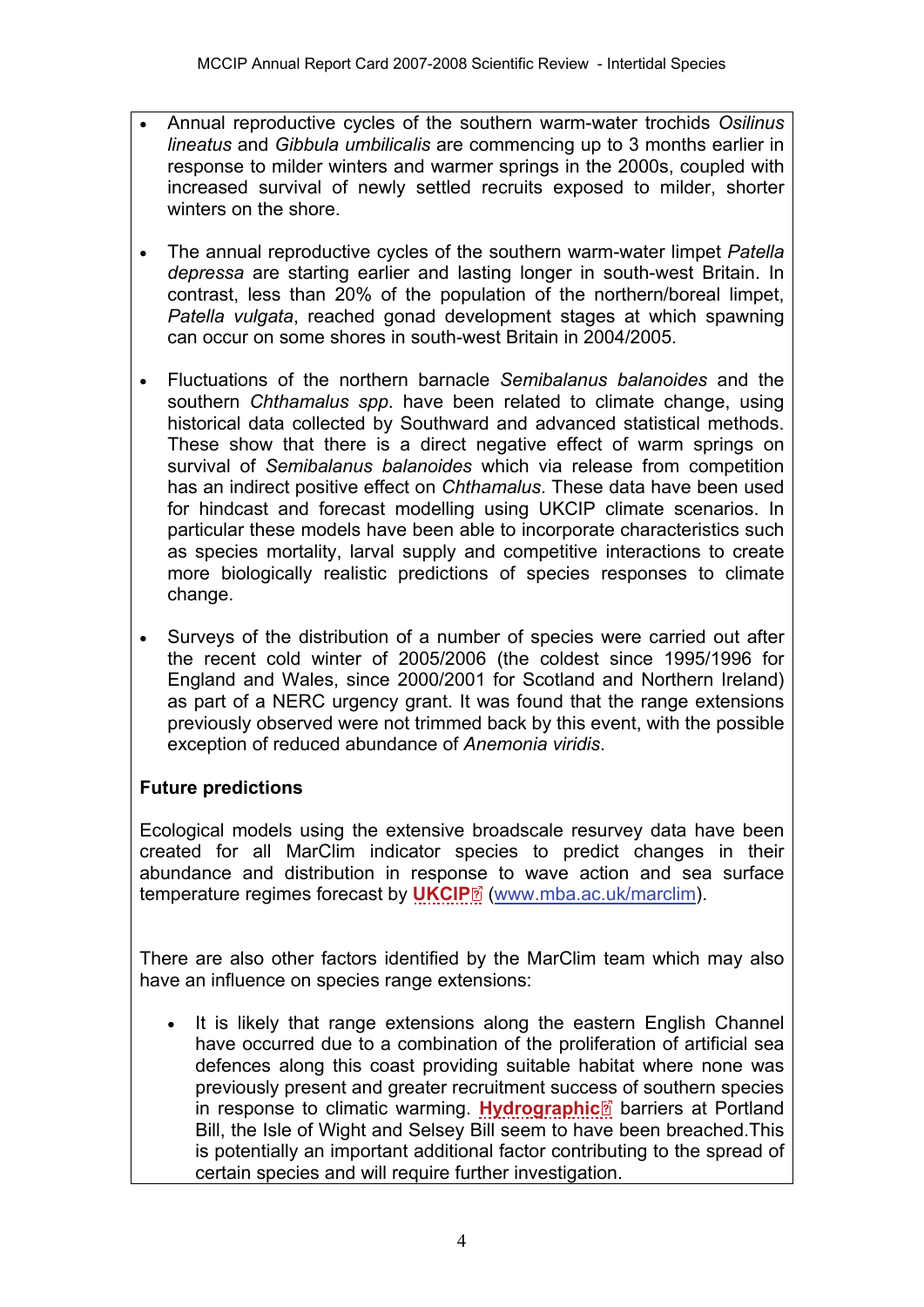A full list of publications and other outputs from MarClim can be found at [http://www.mba.ac.uk/marclim/](http://www.mba.ac.uk/marclim/marclim.php?sec=pub).

## **Confidence assessments**

#### **'What is already happening' - Medium**

Overall, we have 'moderate confidence' that climate is already affecting distributions of species

This is based on the existence of a large archive of high quality time-series data with wide geographical coverage that has been collected over long time periods prior to and during the current period of climate warming (see supporting evidence). Modelling undertaken to date has accurately replicated past and present observed species' distributions using changes in marine climate variables.

#### **'What could happen in the future' - Medium**

We have 'moderate confidence' in our predictions for the future due to the current limitations in climate scenario forecasts and limited knowledge of the impacts at the community and ecosystem levels. The confidence level can only be increased by continuing monitoring surveys to validate model forecasts and increase the amount of baseline data for areas such as the east coasts of Scotland and England, and by investigating the bioprocesses governing species responses to climate change.

Continued annual observation[s](http://www.mccip.org.uk/arc/2007/glossary.htm) are critical to prevent anomalous environmental or **[anthropogenic](http://www.mccip.org.uk/arc/2007/glossary.htm#Anthropogenic)**<sup>2</sup> events from being misinterpreted as climate-induced effects on the ecosystem. The rate of temperature increase is accelerating and ecological observations therefore need to be made on a regular basis in order to accurately map and predict future responses to climatic drivers. An annual sampling periodicity has been employed throughout MarClim and subsequent surveys from 2001-2007 and is strongly recommended for future climate impact projects.

Further investigation is also required into the biological mechanisms by which species are responding to rapid climatic fluctuations, causing the resultant observed changes in distribution and abundance. The impacts of indirect effects of climate change including species' interactions require more in-depth investigation to tease apart the various driving factors causing the observed changes in biogeography and population level changes. The influence of factors other than temperature including ocean acidification, sea level rise, stormier seas and the impact of artificial coastal defence structures must also be taken into consideration in forecasts of future states of rocky intertidal ecosystems.The data shown in Table 1 was used to a) develop and test hypotheses on the impacts of climatic change on marine biodiversity in Britain and Ireland, b) forecast future marine community changes on the basis of the Met Office's Hadley Centre climate change models and the United Kingdom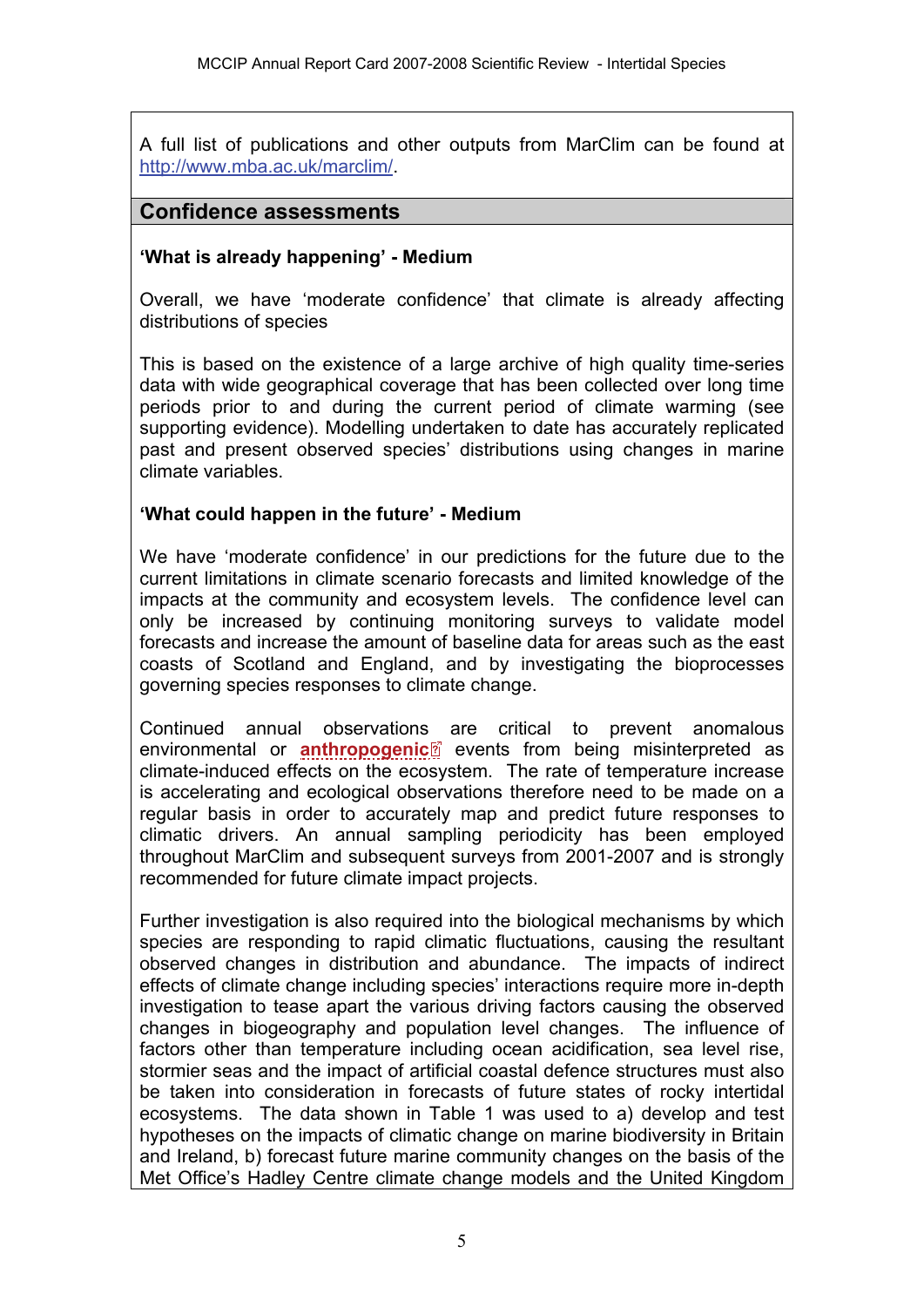Climate Impacts Partnership's climate change scenarios (the broad range of species known or thought likely to be temperature sensitive were covered). In parallel, models were constructed on interactions between northern and southern indicator species, focussing on barnacles and validated by comparisons with long-term time series. Models were also constructed to predict past and current distributions of indicator species and validated against MarClim archived and contemporary data.

Specifically predictions on the future responses of intertidal rocky shore fauna and flora to changes in environmental temperature regimes in Britain are:

## 0-5 years:

- Northern species will continue to retreat northwards and their abundance will decline; such changes are likely be driven by a reduction in reproductive output and/or decreased juvenile or adult survival during hotter summer periods.
- Southern species will continue to expand their ranges northwards and abundances will continue to increase. The mechanisms underlying these responses are likely to be recruitment driven via some combination of an increase in reproductive output and/or larval and juvenile survival during warmer spring and summer periods and milder winters.
- The extent to which range extensions can occur will also be dependent on whether larval production and dispersal increases sufficiently in response to a warming climate to enable **[hydrographic](http://www.mccip.org.uk/arc/2007/glossary.htm#Hydrographic)**<sup>®</sup> barriers to be breached.
- The construction of artificial sea defences beyond existing range edges will allow range extensions in areas of unsuitable natural habitat via 'stepping stones'.
- Biological interactions including competition, facilitation and predation will modulate the responses of southern and northern species, with implications for community structure and ecosystem functioning. For example, in barnacles the northern species (*Semibalanus balanoides*) is competitively superior and the southern species (*Chthamalus montagui, Chthamalus stellatus*) are released from competition by recruitment failure in *S. balanoides* associated with warmer spring temperatures. Such mechanisms may occur in other species.
- Biodiveristy will increase in the short term due to the increases in range and abundance of southern, warm-water species occurring faster than the decrease in abundance and retractions of southern range limits for cold-water species.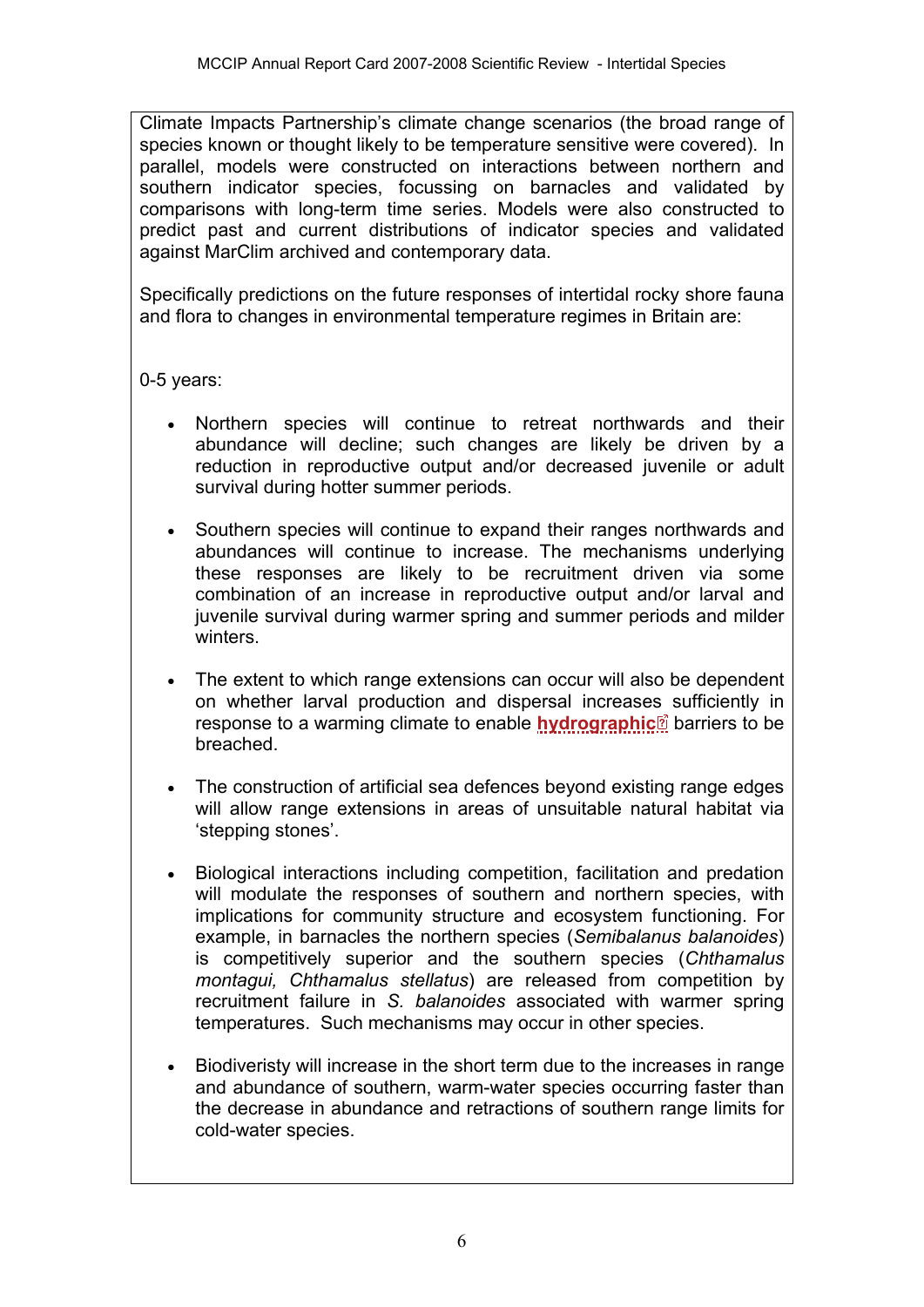20-50 years:

- Changes will be greater during the  $21<sup>st</sup>$  century than in the last warm period in the 1950s.
- Biodiversity will begin to decrease as northern, cold-water species are lost from shores, initially in the south west of Englan[d th](http://www.mccip.org.uk/arc/2007/glossary.htm)at are located close to the boundary between boreal and **[lusitanian](http://www.mccip.org.uk/arc/2007/glossary.htm#Lusitanian)** waters. Major step changes may occur.

In summary, we have medium confidence in future predictions due to limitations with future climatic data predictions and incomplete knowledge of how ecosystems will be affected as changes accelerate.

# **Knowledge gaps**

Investigations of the biological mechanisms determining species responses to climate change.

Further investigations into indirect effects of climate change via species interactions.

# **Commercial impacts**

Potential for greater invasion of non-native species.

## **References**

#### **Data sources**

Many species living on the coastline of the United Kingdom are either warmwater species with their northern geographical limits of distribution in the UK, or cold-water species with their southern limit in the UK or Northern Europe. These species can, therefore, be used as indicators of climate change by studying alterations in their distribution and abundance in response to changes in temperature. Rocky shore species are particularly useful as climate indicators due to the easily accessible habitat, the sedentary or sessile nature of intertidal species (i.e. do not or cannot move around) and the ease with which they can be sampled in a non-destructive way. There are also numerous long-term datasets available (see Table 1), particularly those collected by the Marine Biological Association, Denis Crisp and Jack Lewis and co-worksers from Robin Hoods Bay from the late 1940s onwards. With this in mind the Marine Biodiversity and Climate Change project (MarClim) was instigated in 2001 to undertake broad-scale resurveys around the whole of the UK to compare current geographical distributions of key intertidal species of plants and animals with those previously recorded. Surveys were continued until the end of the project in 2005 and funding is being sought to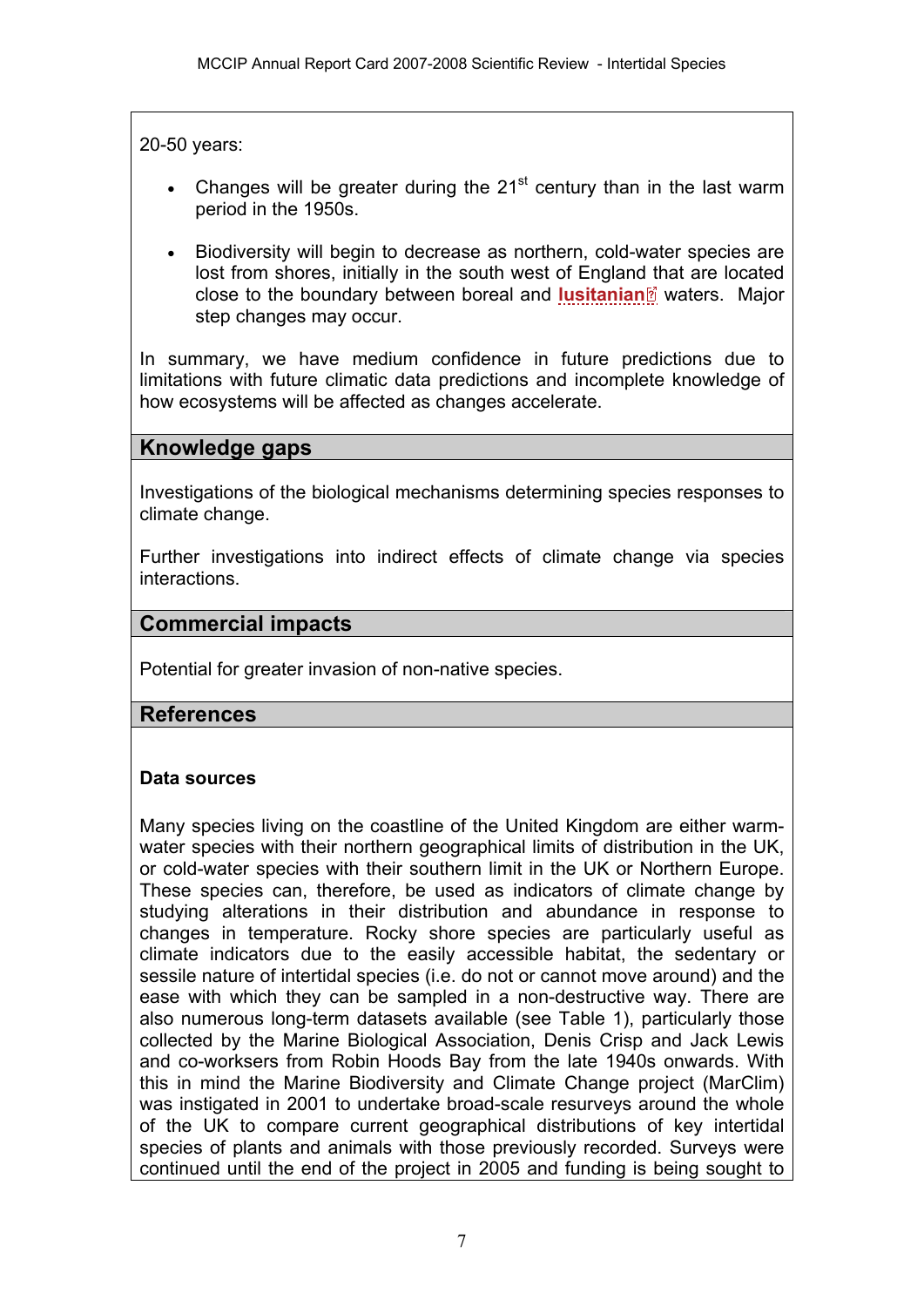continue surveys of climate indicator species. The final project report (from which most of the information below is taken) was published in 2005 (Burrows *et al.* 2006).

Table 1. Rocky Shore datasets utilised by the MarClim project (Source: Mieszkowska *et al.* 2006).

| Geographic<br>distribution | Original collector Data archived                                             |                                                                                                | <b>Data</b><br>coverage                           |
|----------------------------|------------------------------------------------------------------------------|------------------------------------------------------------------------------------------------|---------------------------------------------------|
| UK, France &<br>Portugal   | A.J. Southward<br>D.J. Crisp<br>S.J. Hawkins                                 | (1) Quantitative barnacles,<br>limpets & trochids; semi-<br>quantitative broadscale<br>surveys | 1950-1987,<br>1997-date<br>1947-1967<br>1980-2006 |
| UK, N. France              | <b>Rocky Shore</b><br>Surveillance Group (2) Trochids<br>(J.R. Lewis et al.) |                                                                                                | 1964-1987                                         |
| Southern<br>England        | R. Herbert                                                                   | (3) Quantitative barnacles & 1987-2007<br>trochids; semi-quantitative<br>broadscale surveys    |                                                   |
| Shetland                   | <b>Shetland Oil</b><br><b>Terminal Advisory</b><br>Group                     | (4) Broadscale and transects 1978-2005                                                         |                                                   |
| UK, Ireland &<br>France    | <b>MarClim Project</b>                                                       | (5) Quantitative barnacles,<br>limpets & trochids; semi-<br>quantitative broadscale<br>surveys | 2001-2005                                         |
| UK, Ireland,               | S.J. Hawkins<br>France, PortugalN. Mieszkowska<br>P. Moore                   | (6) Quantitative barnacles,<br>limpets & trochids; semi-<br>quantitative broadscale<br>surveys | 2006-2007                                         |

## **Cited References**

Burrows, M.T, Hawkins, S.J., Southward, A. J., Kendall, M. A. ,Thompson R. C. & O'Riordan, R. (2006). Rocky Shore datasets – Marine Biodiversity and Climate Change Project (Marclim) in: Frost, M. T, Jefferson, R. & Hawkins, S. J. (Editors). (2006).The evaluation of time series: their scientific value and contribution to policy needs. Report prepared by the Marine Environmental Change Network (MECN) for the Department for Environment, Food and Rural Affairs (DEFRA). Marine Biological Association, Plymouth. Contract CDEP 84/5/311. Marine Biological Association of the United Kingdom Occasional Publications No. 22.

Mieszkowska, N., Hawkins, S.J., Burrows, M.T. & Kendall, M.A. (2007).